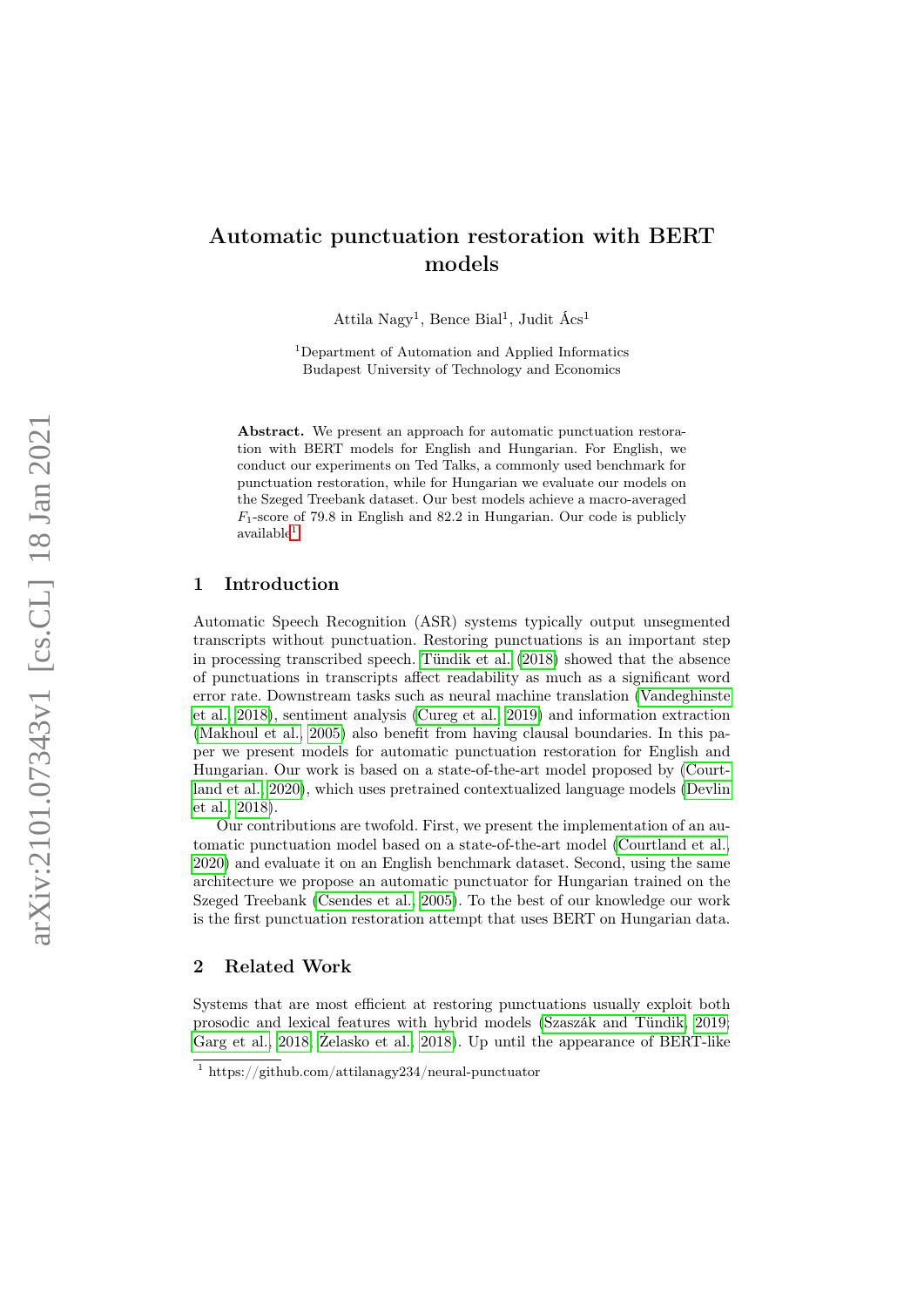models, lexical features were primarily processed by recurrent neural networks [\(Vandeghinste et al., 2018;](#page-10-1) [Tündik et al., 2017;](#page-10-3) [Kim, 2019;](#page-9-6) [Tilk and Alumäe,](#page-9-7) [2016;](#page-9-7) [Salloum et al., 2017\)](#page-9-8), while more recent approaches use the transformer [\(Vaswani et al., 2017\)](#page-10-4) architecture [\(Chen et al., 2020;](#page-8-1) [Nguyen et al., 2019;](#page-9-9) [Cai](#page-8-2) [and Wang, 2019\)](#page-8-2). The current state-of-the-art method by [Courtland et al.](#page-8-0) [\(2020\)](#page-8-0) is a pretrained BERT, which aggregates multiple predictions for the same token, resulting in higher accuracy and significant parallelism.

# 3 Methodology

We train models for Hungarian and English. For English we rely on the widely used IWSLT 2012 Ted Talks dataset [\(Federico et al., 2012\)](#page-9-10) benchmark dataset. Due to the lack of such datasets for Hungarian, we generate it from the Szeged Treebank [\(Csendes et al., 2005\)](#page-9-3). We preprocess the Szeged Treebank such that it structures similarly to the output of an ASR system. Then with the presented methods we attempt to reconstruct the original and punctuated gold standard corpus.

### 3.1 Problem formulation

We formulate the problem of punctuation restoration as a sequence labeling task with four target classes: EMPTY, COMMA, PERIOD, and QUESTION. We do not include other punctuation marks as their frequency is very low in both datasets. For this reason, we apply a conversion in cases where it is semantically reasonable: we convert exclamation marks and semicolons to periods and colons and quotation marks to commas. We remove double and intra-word hyphens, however, if they are encapsulated between white spaces, we convert them to commas. Other punctuation marks are disregarded during our experiments. As tokenizers occasionally split words to multiple tokens, we apply masking on tokens, which do not mark a word ending. These preprocessing steps and the corresponding output labels are shown in Table [1.](#page-2-0)

### 3.2 Datasets

IWSLT 2012 Ted Talks dataset We use the IWSLT 2012 Ted Talks dataset [\(Federico et al., 2012\)](#page-9-10) for English. IWSLT is a common benchmark for automatic punctuation. It contains 1066 unique transcripts of Ted talks with a total number of 2.46M words in the corpus. We lowercase the data and we convert consecutive spaces into single spaces. We also remove spaces before commas. We use the original train, validation and test sets from the IWSLT 2012 competition. The overall data distributions of the IWSLT Ted Talk dataset is summarized in Table [2.](#page-2-1)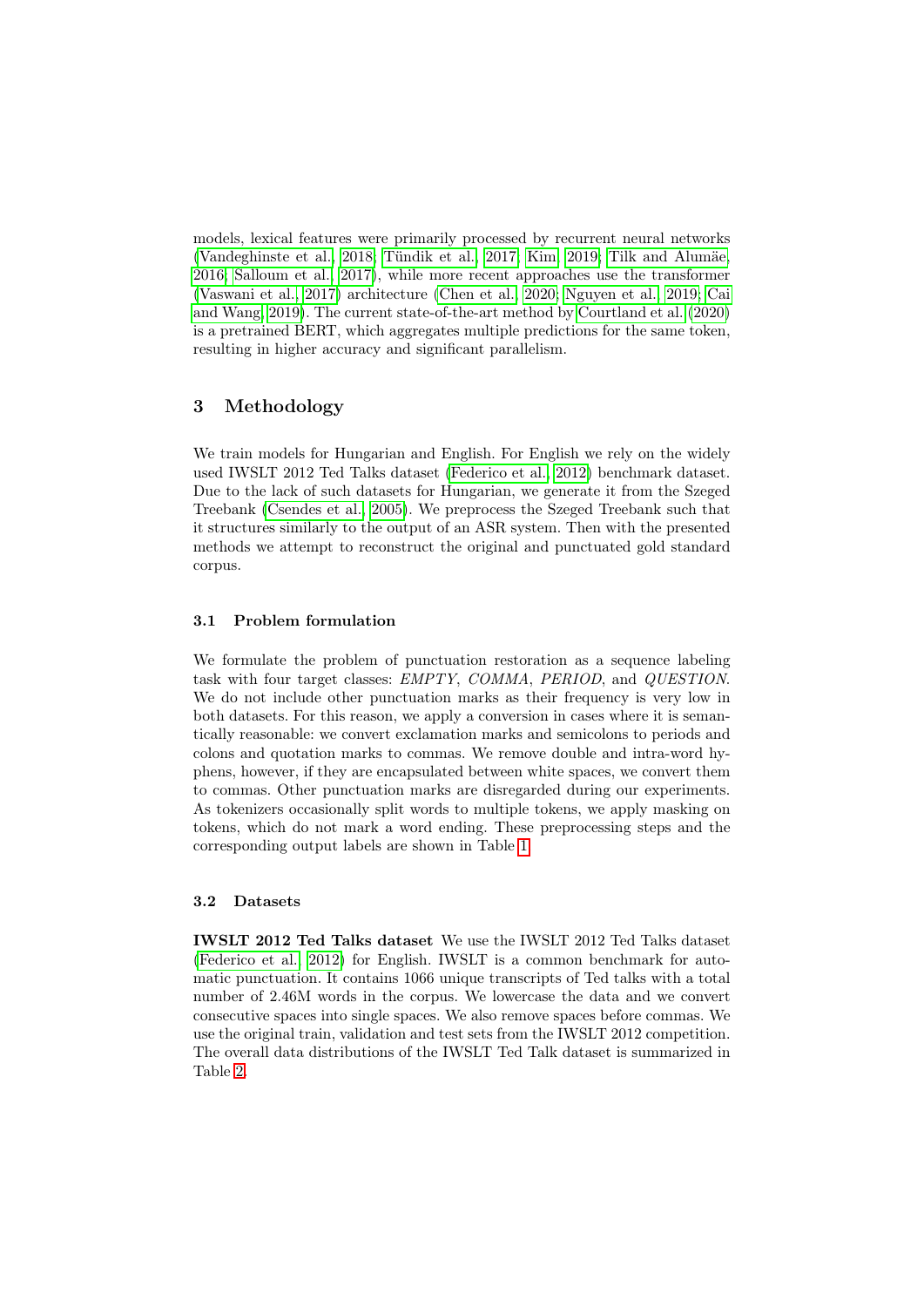<span id="page-2-0"></span>

| Original                                          | Tyranosaurus asked: kill me? |                                           |                               |             |             |       |  |  |  |  |  |
|---------------------------------------------------|------------------------------|-------------------------------------------|-------------------------------|-------------|-------------|-------|--|--|--|--|--|
|                                                   |                              | Preprocessed tyranosaurus asked, kill me? |                               |             |             |       |  |  |  |  |  |
| Tokenized                                         |                              |                                           | ty ##rano ##saurus asked kill |             |             | me    |  |  |  |  |  |
| Output                                            |                              |                                           | EMP COM EMP                   |             | Q           |       |  |  |  |  |  |
| Not enough, $-$ said the co-pilot $-$<br>Original |                              |                                           |                               |             |             |       |  |  |  |  |  |
| Preprocessed not enough, said the co pilot,       |                              |                                           |                               |             |             |       |  |  |  |  |  |
| Tokenized                                         |                              |                                           | not enough said the           |             | $_{\rm co}$ | pilot |  |  |  |  |  |
| Output                                            | EMP                          | COM                                       | EMP                           | EMP EMP COM |             |       |  |  |  |  |  |

<span id="page-2-1"></span>Table 1: An example input sentence and the following processing steps in our setup.

|                 |           | Train Validation | <b>Test</b>   |
|-----------------|-----------|------------------|---------------|
| <b>PERIOD</b>   | 139,619   | 909              | 1,100         |
| <b>COMMA</b>    | 188,165   |                  | 1,225 1,120   |
| <b>QUESTION</b> | 10,215    | 71               | 46            |
| <b>EMPTY</b>    | 2,001,462 |                  | 15,141 16,208 |

Table 2: Label distributions of the IWSLT Ted talk dataset.

Szeged Treebank We use the Szeged Treebank dataset [\(Csendes et al., 2005\)](#page-9-3) for Hungarian. This dataset is the largest gold standard treebank in Hungarian. It covers a wide variety of domains such as fiction, news articles, and legal text. As these subcorpora have very different distributions in terms of punctuations, we merge them and shuffle the sentences. We then split the dataset into train, validation and test sets. This introduces a bias in the prediction of periods as it is easier for the model to correctly predict sentence boundaries by recognizing context change between adjacent sentences but it also provides a more-balanced distribution of punctuation classes across the train, validation and test sets. The label distribution is listed in Table [3.](#page-3-0)

#### 3.3 Architecture

Our model is illustrated in Figure [3.](#page-4-0) We base our model on pretrained BERT models. BERT is a contextual language model with multiple transformer layers and hundreds of millions trainable parameters trained on a massive English corpora with the masked language modeling objective. Several variations of pretrained weights were released. We use BERT-base cased and uncased for English as well as Albert [\(Lan et al., 2019\)](#page-9-11), a smaller version of BERT. BERT also has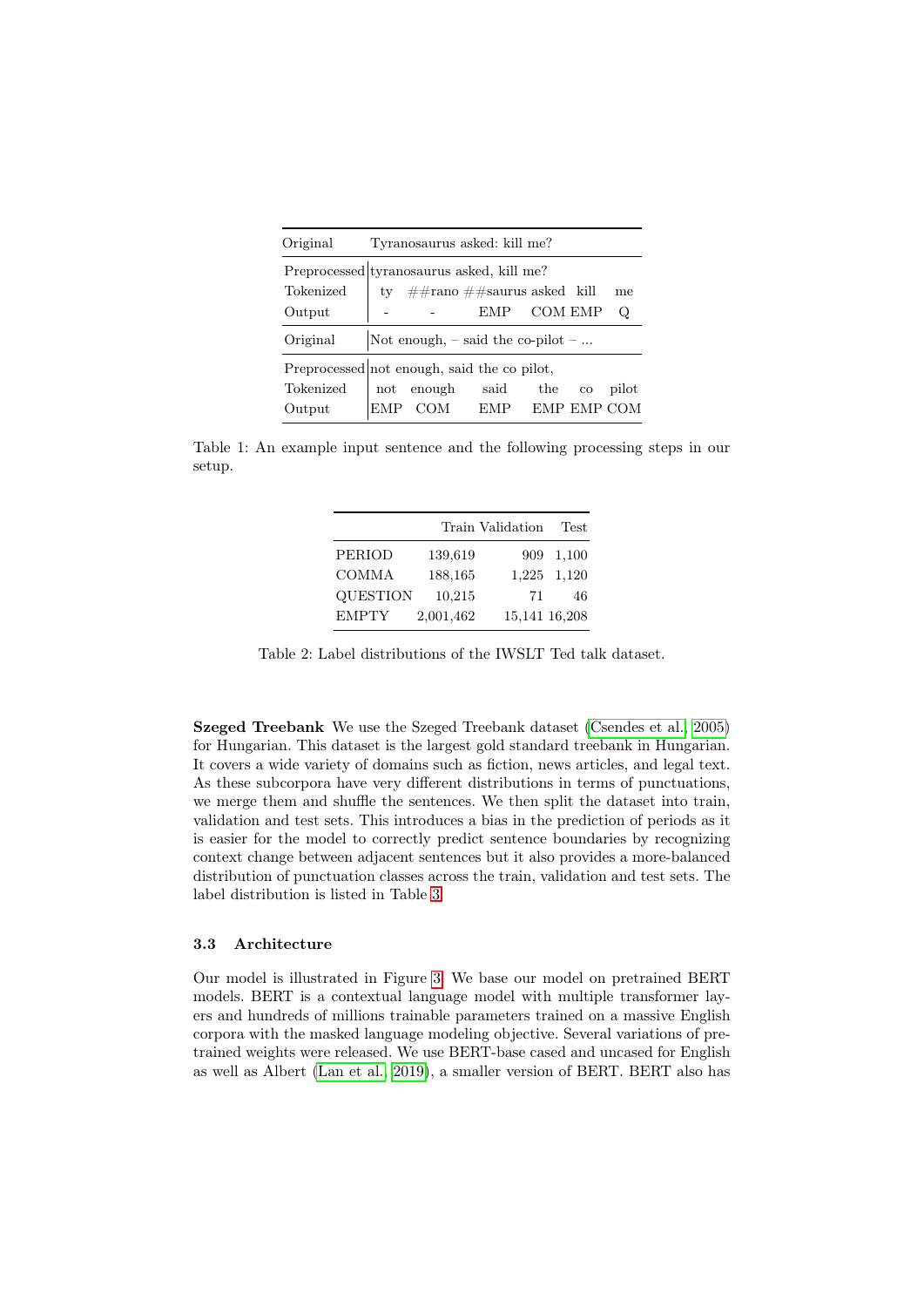<span id="page-3-0"></span>

|                 |         | Train Validation | <b>Test</b>  |
|-----------------|---------|------------------|--------------|
| <b>PERIOD</b>   | 81,168  |                  | 9,218 3,370  |
| <b>COMMA</b>    | 120,027 |                  | 13,781 4,885 |
| <b>QUESTION</b> | 1,808   | 198              | 75           |
| <b>EMPTY</b>    | 885,451 | 101,637 36,095   |              |

Table 3: Overall data distributions of the Szeged Treebank dataset.

a multilingual version,  $mBERT$  that supports Hungarian along with 100 other languages. We use mBERT and the recently released Hungarian-only BERT, huBERT [\(Nemeskey, 2020\)](#page-9-12) for Hungarian. These models all apply wordpiece tokenization with their own predefined WordPiece vocabulary. They then generate continuous representations for every wordpiece. Our model adds a two-layer multilayer perceptron on top of these representation with 1568 hidden dimension, ReLU activation and an output layer, and finally a softmax layer that produces a distribution over the labels. We also apply dropout with a probability of 0.2 before and after the first linear layer. Similarly to [Courtland et al.](#page-8-0) [\(2020\)](#page-8-0), we apply a sliding window over the input data, generate multiple predictions for each token and then aggregate the probabilities for each position by taking the labelwise mean and thus output the most probable label. The process is illustrated in Figure [1](#page-3-1) and [2.](#page-4-1)

<span id="page-3-1"></span>

Fig. 1: The process of generating multiple predictions for a token. Although BERT always receives sequences of 512, we sample consecutive sequences from the corpora such that they overlap, thus resulting in multiple predictions for the same token. The extent of the overlap and therefore the number of predictions for a token depend on the offset between the windows. Note that padding is necessary in the beginning to ensure that all tokens have the same amount of predictions.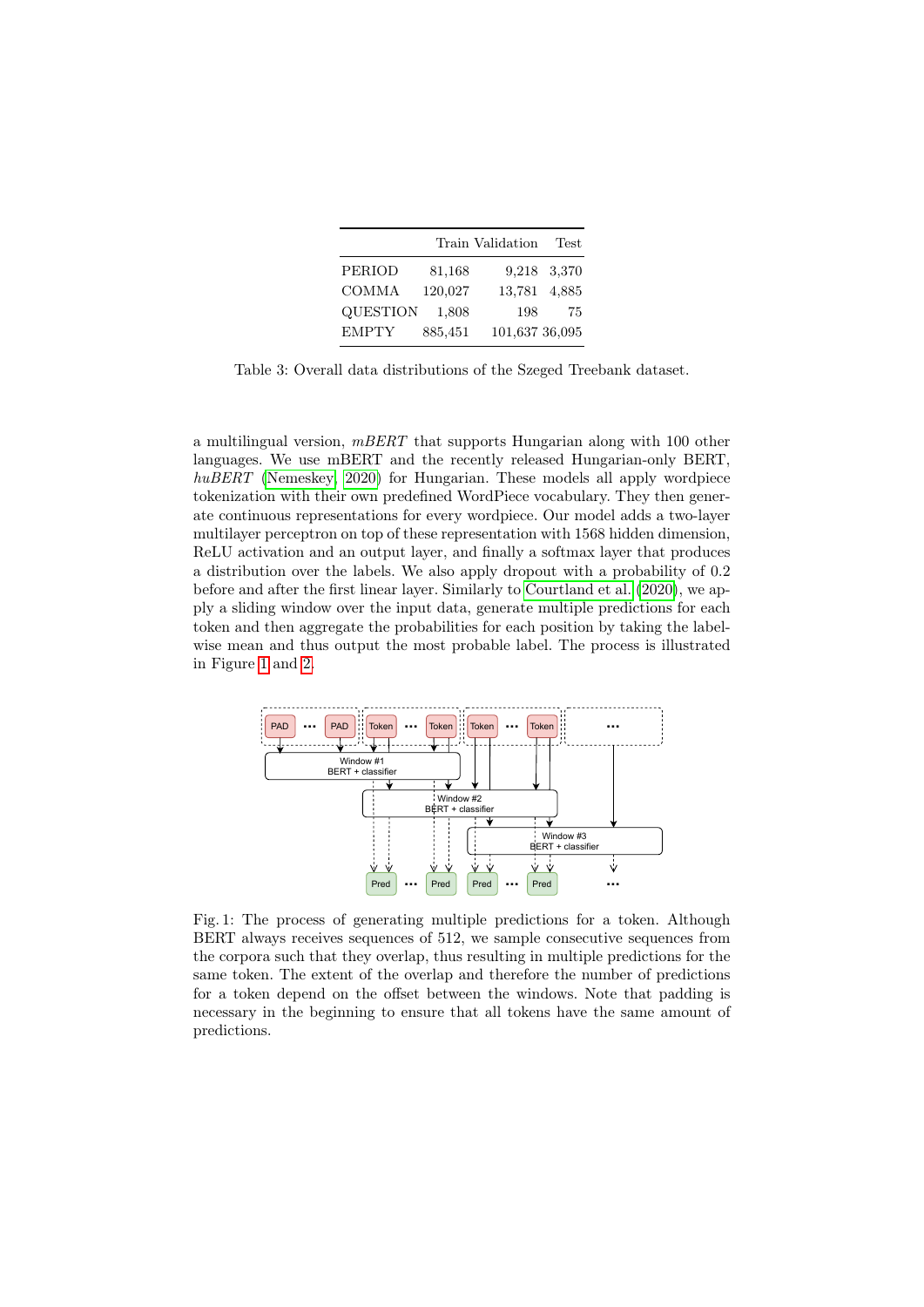<span id="page-4-1"></span>

Fig. 2: The final prediction is computed by first aggregating all punctuation probability distributions for each token by taking their class-wise averages and then selecting the highest probability.

<span id="page-4-0"></span>

Fig. 3: The complete architecture used for punctuation restoration.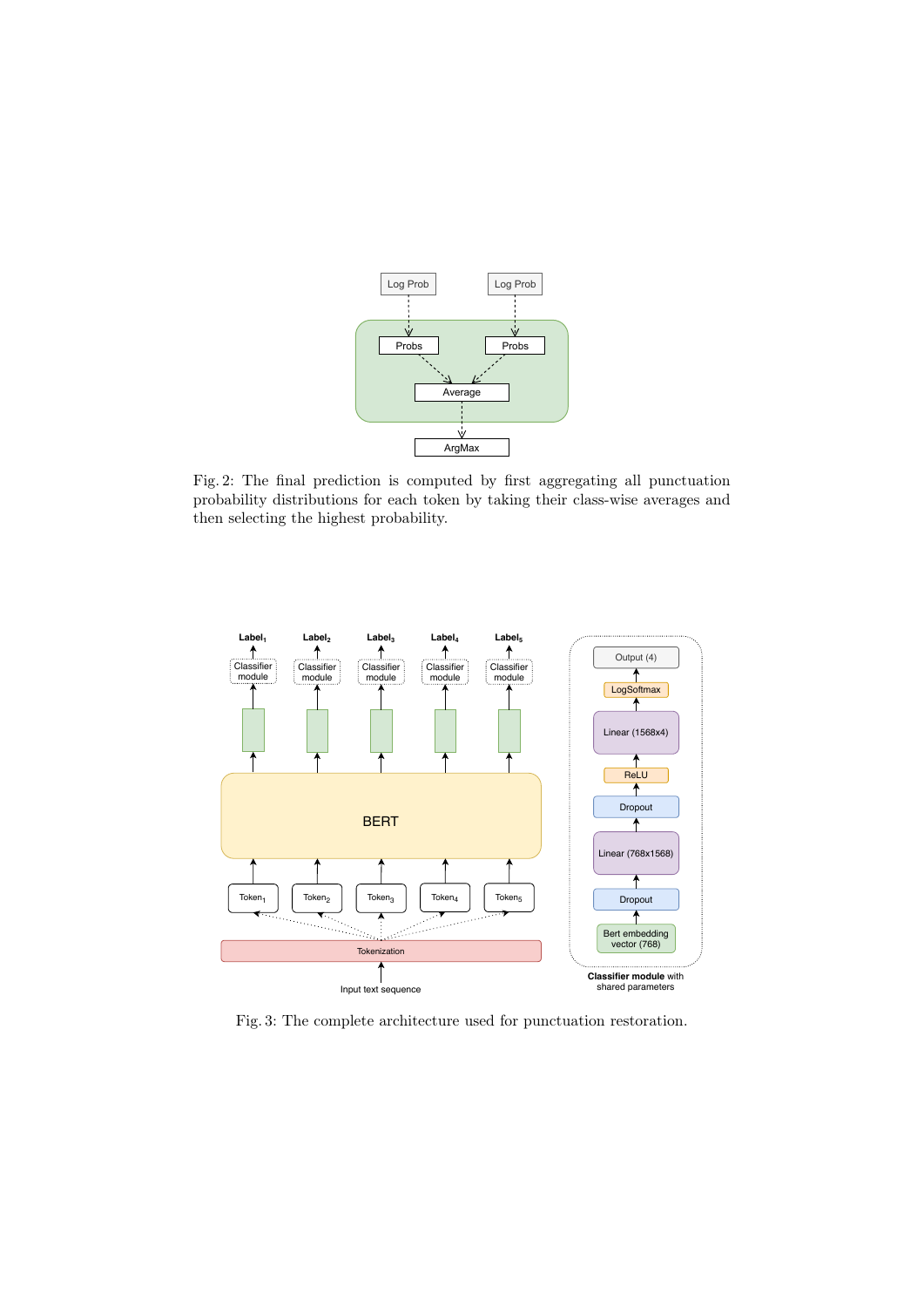#### 3.4 Training

We train all models with identical hyperparameters. We perform gradient descent using the AdamW optimizer [\(Loshchilov and Hutter, 2017\)](#page-9-13) with the learning rate set to  $3 * 10^{-5}$  for BERT and  $10^{-4}$  for the classifier on top. We apply gradient clipping of 1.5 and a learning rate warm up of 300 steps using a linear scheduler. We select negative log likelihood as the loss function. The tokenizer modules often split single words to multiple subwords. For this task we only need to predict punctuations after words (between white spaces). We mask the loss function for every other subword. It is a common practice to intermittently freeze and unfreeze the weights of the transformer model, while training the fine-tuning linear layers situated at the top of the whole architecture. We found that it is best to have the transformer model unfrozen from the very first epoch and therefore update its parameters along with the linear layers. We trained the models for 12 epochs with a batch size of 4 and applied early stopping based on the validation set. We used the validation set to tune the sliding window step size, that is responsible for getting multiple predictions for a single token. All experiments were performed using a single Nvidia GTX 1070 GPU with one epoch taking 10 minutes. Our longest training lasted for 2 hours.

### 4 Results

All models are evaluated using macro  $F_1$ -score  $(F)$  over the 4 classes. Similarly to Courtland et al., our work is focused on the performance of punctuation marks and as EMPTY labels constitute 85% of all labels, we report the overall  $F_1$ -score without *EMPTY*. We evaluated both cased and uncased variations of BERT and generally we have found that the uncased model is better than its cased variant for this task. This was an expected conclusion, as we lowercased the entire corpus with the purpose of eliminating bias around the prediction of periods. For all setups, we selected the best performing models on the validation set by loss and by macro  $F_1$ -score and evaluated them independently on the test set. On the Ted Talks dataset, our best performing model was an uncased variation of BERT that achieved on par performance with the current state-of-the-art model [\(Courtland et al., 2020\)](#page-8-0), having a slightly worse macro  $F_1$ -score of 79.8 (0.8 absolute and 0.9975% relative difference) with 10 epochs of training and 64 predictions/token. All results on the Ted Talks dataset are summarized in Table [4.](#page-6-0)

On the Szeged Treebank dataset, we evaluate the multilangual variants of BERT and the recently released Hubert model. We find that Hubert performs significantly better (82.2 macro  $F_1$ -score) than the best multilangual model with an absolute and relative difference of 12.2 and 14.84% respectively on macro  $F_1$ -score. We trained the best Hubert model for 3 epochs and used 8 predictions/token. All results on the Szeged Treebank dataset are summarized in Table [5.](#page-7-0)

We also examined the effect of using multiple predictions for a token. The changes we see in macro  $F_1$ -score on the validation set with regard to the number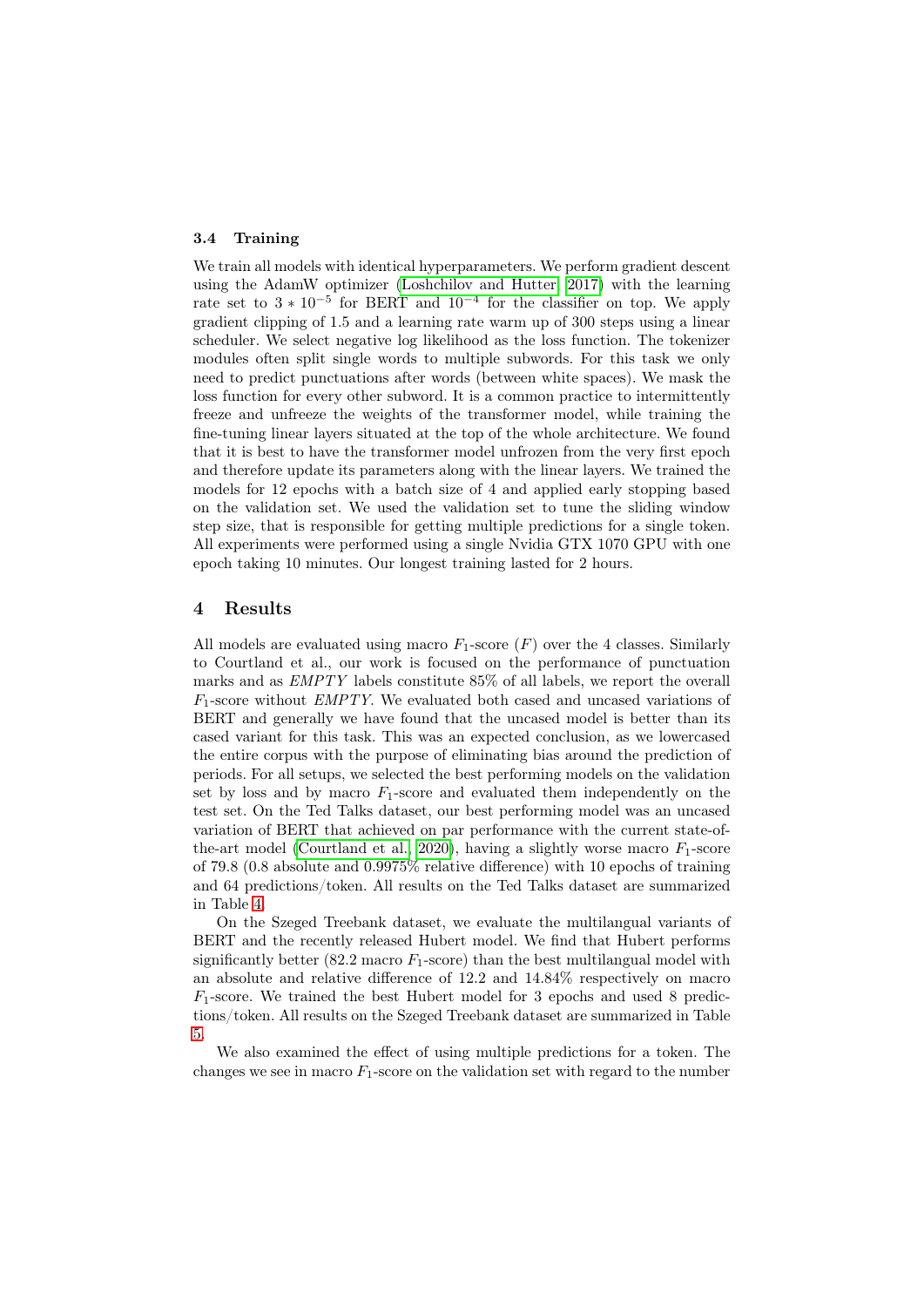<span id="page-6-0"></span>

|                                                                                                     | Comma                                                               |   |   | Period |         |  | Question    |   |              | Overall |   |                                                             |
|-----------------------------------------------------------------------------------------------------|---------------------------------------------------------------------|---|---|--------|---------|--|-------------|---|--------------|---------|---|-------------------------------------------------------------|
| Models                                                                                              | P                                                                   | R | F |        | $P$ R F |  | $\mathbf P$ | R | $\mathbf{F}$ | P       | R | F                                                           |
| BERT-base (Courtland 72.8 70.8 71.8 81.9 86.6 84.2 80.8 91.3 85.7 78.5 82.9 80.6<br>et al., 2020)   |                                                                     |   |   |        |         |  |             |   |              |         |   |                                                             |
| Albert-base (Courtland 69.4 69.3 69.4 80.9 84.5 82.7 76.7 71.7 74.2 75.7 75.2 75.4<br>et al., 2020) |                                                                     |   |   |        |         |  |             |   |              |         |   |                                                             |
| BERT-base-uncased (by 59.0 80.2 68 83.0 83.6 83.3 87.8 83.7 85.7 76.6 82.5 79.0<br>loss)            |                                                                     |   |   |        |         |  |             |   |              |         |   |                                                             |
| BERT-base-uncased (by 58.4 80.7 67.8 84.2 83.8 84.0 84.8 90.7 87.6 75.8 85.1 79.8<br>$F_1$ -score)  |                                                                     |   |   |        |         |  |             |   |              |         |   |                                                             |
| BERT-base-cased<br>$\cos$ )                                                                         | $(by 57.373.964.5 75.987.981.4 77.184.180.4 70.181.975.5$           |   |   |        |         |  |             |   |              |         |   |                                                             |
| BERT-base-cased<br>$F_1$ -score)                                                                    | $(by 59.178.567.5 79.681.680.6 76.988.982.5 71.983.076.8$           |   |   |        |         |  |             |   |              |         |   |                                                             |
| Albert-base (by loss)                                                                               |                                                                     |   |   |        |         |  |             |   |              |         |   | 55.3 74.8 63.6 76.8 87.9 82.0 70.6 83.7 76.6 67.6 82.1 74.1 |
| Albert-base<br>(by<br>score)                                                                        | $F_1$ - 56.5 80.3 66.3 80.7 80.8 80.8 80.4 84.1 82.2 72.5 81.7 76.4 |   |   |        |         |  |             |   |              |         |   |                                                             |

Table 4: Precision, recall and  $F_1$ -score values on the Ted Talk dataset.



Fig. 4: Metrics on the validation set over epochs during training on the IWSLT Ted Talk dataset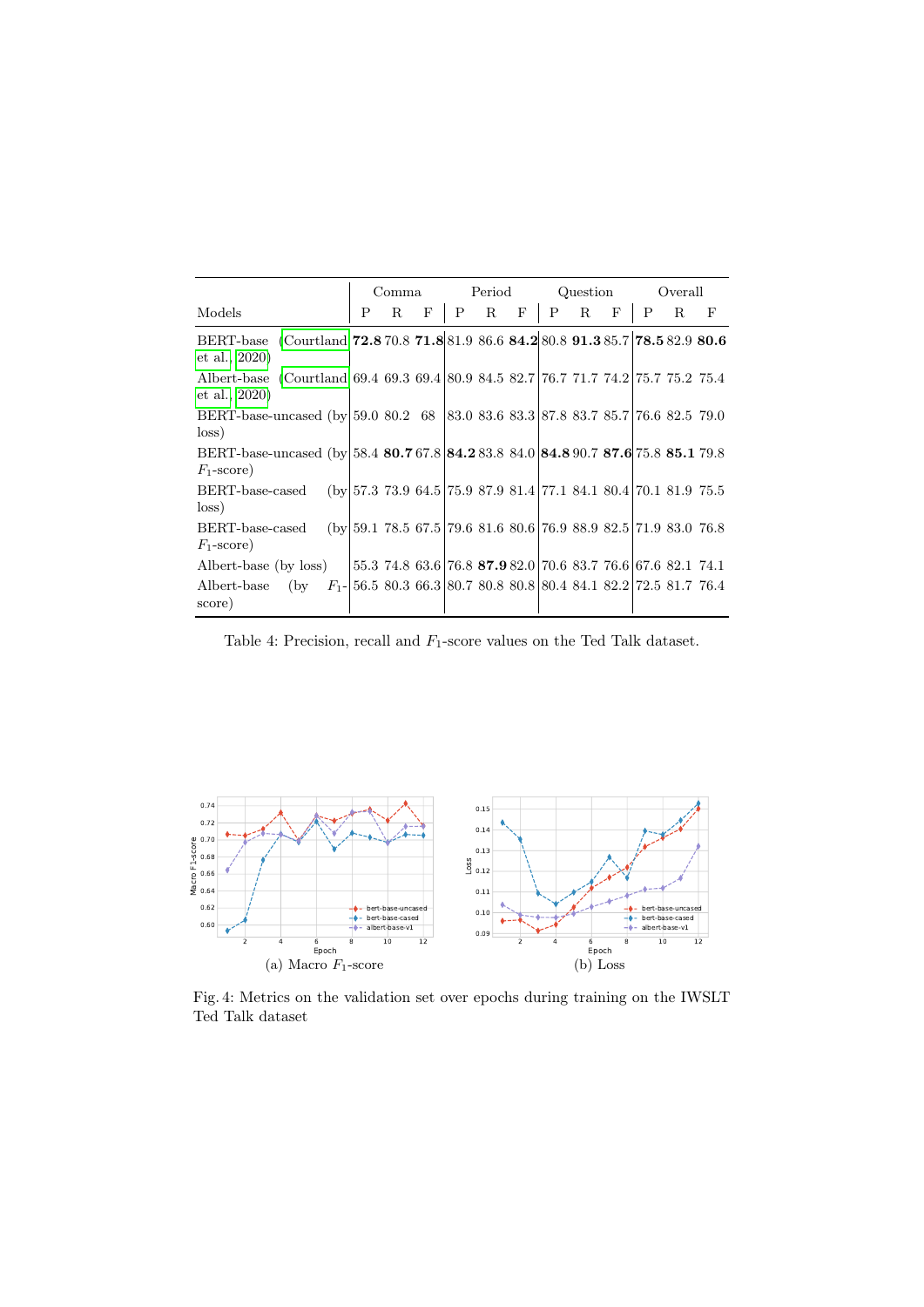<span id="page-7-0"></span>

|                                                                                               | Comma |    | Period |   |   | Question |   |    | Overall |   |                                                             |   |
|-----------------------------------------------------------------------------------------------|-------|----|--------|---|---|----------|---|----|---------|---|-------------------------------------------------------------|---|
| Models                                                                                        | P     | R. | F      | P | R | F        | P | R. | F       | P | R.                                                          | F |
| BERT-base-multilang-<br>uncased (by loss)                                                     |       |    |        |   |   |          |   |    |         |   | 82.3 79.3 80.8 79.6 88.3 83.8 43.2 21.3 28.6 68.4 63.0 64.4 |   |
| BERT-base-multilang-<br>uncased (by $F_1$ -score)                                             |       |    |        |   |   |          |   |    |         |   | 82.9 79.4 81.1 80.1 88.4 84.0 51.4 24.0 32.7 71.5 63.9 66.0 |   |
| BERT-base-multilang-<br>cased (by loss)                                                       |       |    |        |   |   |          |   |    |         |   | 81.3 79.3 80.3 82.4 83.2 82.8 51.6 21.3 30.2 71.8 61.3 64.4 |   |
| BERT-base-multilang-<br>cased (by $F_1$ -score)                                               |       |    |        |   |   |          |   |    |         |   | 83.6 78.8 81.1 81.7 85.5 83.6 61.4 36.0 45.4 75.6 66.8 70.0 |   |
| Hubert (by loss and $F_1$ - <b>84.487.385.889.093.191.073.566.769.982.382.482.2</b><br>score) |       |    |        |   |   |          |   |    |         |   |                                                             |   |

Table 5: Precision, recall and  $F_1$ -score values on the Szeged Treebank dataset.



Fig. 5: Metrics on the validation set over epochs during training on the Szeged Treebank dataset.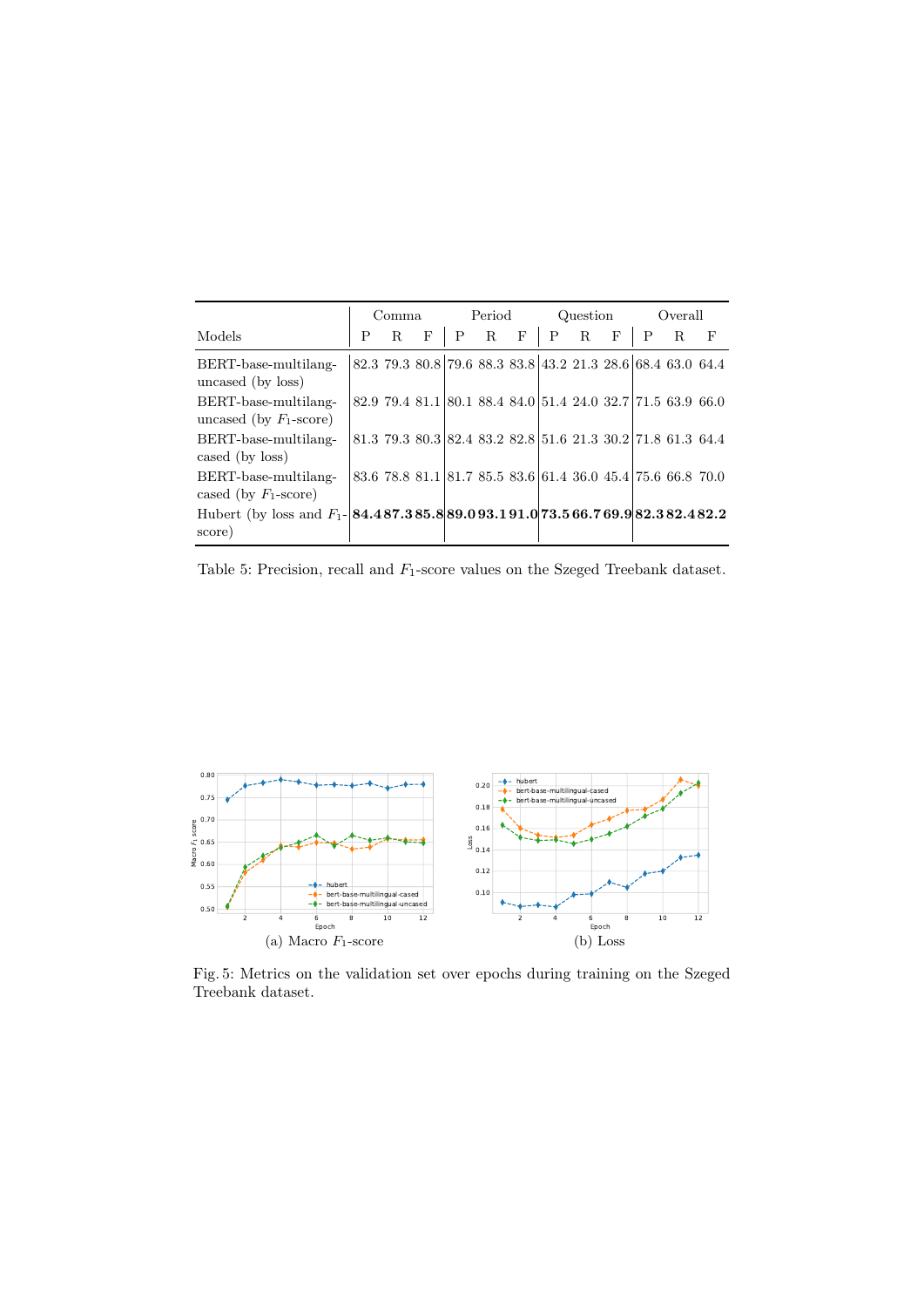of predictions per token are shown in Figure [6.](#page-8-3) The best models were evaluated on the test set and we found that having multiple predictions per token increased the  $F_1$ -score by 5% in English and 2.4% in Hungarian.

<span id="page-8-3"></span>

Fig. 6: Effect of the number of predictions per token on the overall  $F_1$ -score, computed on the validation dataset.

## 5 Conclusion

We presented an automatic punctuation restoration model based on BERT for English and Hungarian. For English we reimplemented a state-of-the-art model and evaluated it on the IWSLT Ted Talks dataset. Our best model achieved comparable results with current state-of-the-art on the benchmark dataset. For Hungarian we generated training data by converting the Szeged Treebank into an ASR-like format and presented BERT-like models that solve the task of punctuation restoration efficiently, with our best model Hubert achieving a macro  $F_1$ -score of 82.2.

### References

- <span id="page-8-2"></span>Cai, Y., Wang, D.: Question mark prediction by bert. In: 2019 Asia-Pacific Signal and Information Processing Association Annual Summit and Conference (APSIPA ASC). pp. 363–367. IEEE (2019)
- <span id="page-8-1"></span>Chen, Q., Chen, M., Li, B., Wang, W.: Controllable time-delay transformer for real-time punctuation prediction and disfluency detection. In: ICASSP 2020- 2020 IEEE International Conference on Acoustics, Speech and Signal Processing (ICASSP). pp. 8069–8073. IEEE (2020)
- <span id="page-8-0"></span>Courtland, M., Faulkner, A., McElvain, G.: Efficient automatic punctuation restoration using bidirectional transformers with robust inference. In: Proceedings of the 17th International Conference on Spoken Language Translation. pp. 272–279 (2020)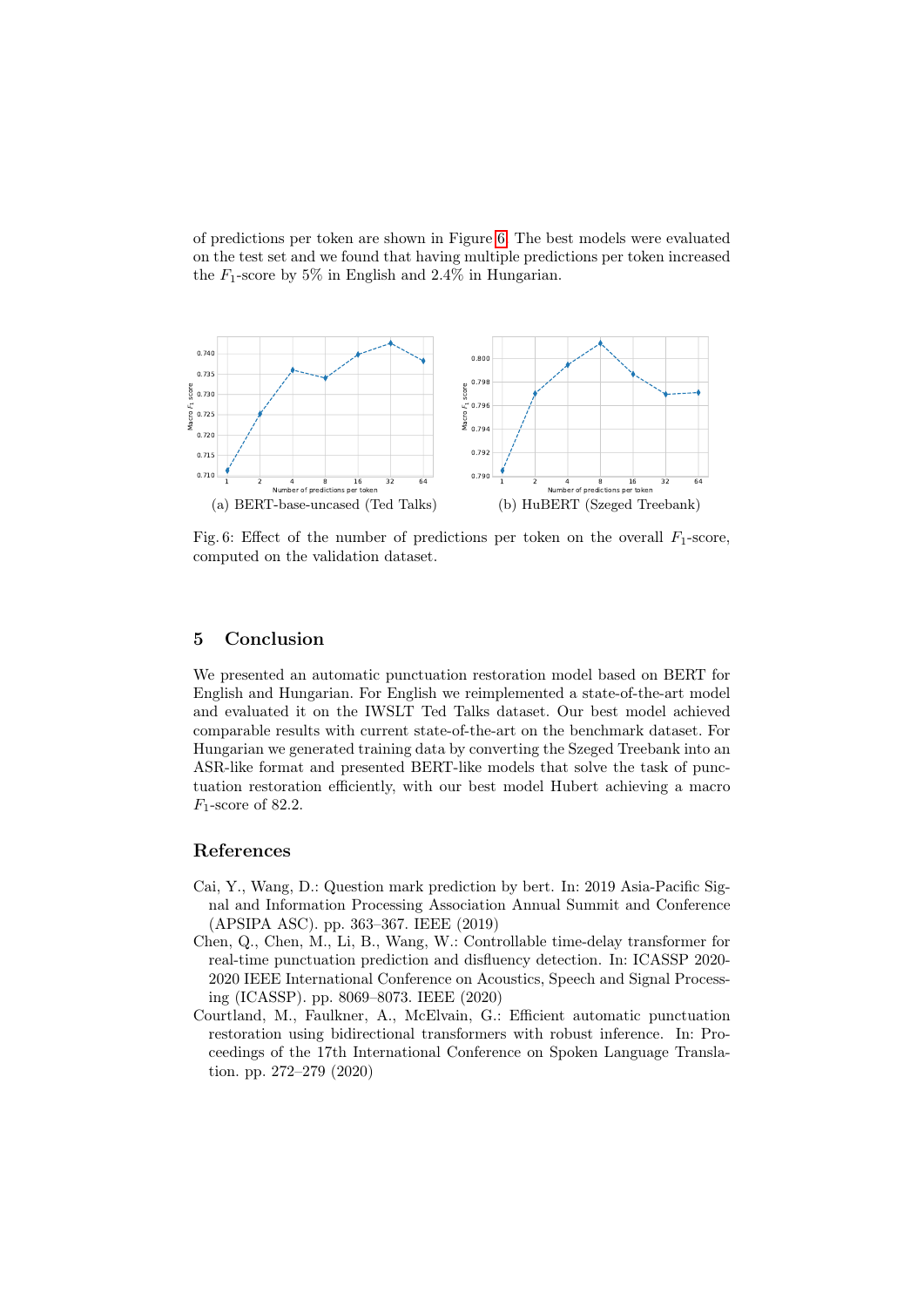- <span id="page-9-3"></span>Csendes, D., Csirik, J., Gyimóthy, T., Kocsor, A.: The szeged treebank. In: International Conference on Text, Speech and Dialogue. pp. 123–131. Springer (2005)
- <span id="page-9-0"></span>Cureg, M.Q., De La Cruz, J.A.D., Solomon, J.C.A., Saharkhiz, A.T., Balan, A.K.D., Samonte, M.J.C.: Sentiment analysis on tweets with punctuations, emoticons, and negations. In: Proceedings of the 2019 2nd International Conference on Information Science and Systems. pp. 266–270 (2019)
- <span id="page-9-2"></span>Devlin, J., Chang, M.W., Lee, K., Toutanova, K.: Bert: Pre-training of deep bidirectional transformers for language understanding. arXiv preprint arXiv:1810.04805 (2018)
- <span id="page-9-10"></span>Federico, M., Cettolo, M., Bentivogli, L., Michael, P., Sebastian, S.: Overview of the iwslt 2012 evaluation campaign. In: IWSLT-International Workshop on Spoken Language Translation. pp. 12–33 (2012)
- <span id="page-9-5"></span>Garg, B., et al.: Analysis of punctuation prediction models for automated transcript generation in mooc videos. In: 2018 IEEE 6th International Conference on MOOCs, Innovation and Technology in Education (MITE). pp. 19–26. IEEE (2018)
- <span id="page-9-6"></span>Kim, S.: Deep recurrent neural networks with layer-wise multi-head attentions for punctuation restoration. In: ICASSP 2019-2019 IEEE International Conference on Acoustics, Speech and Signal Processing (ICASSP). pp. 7280–7284. IEEE (2019)
- <span id="page-9-11"></span>Lan, Z., Chen, M., Goodman, S., Gimpel, K., Sharma, P., Soricut, R.: Albert: A lite bert for self-supervised learning of language representations. arXiv preprint arXiv:1909.11942 (2019)
- <span id="page-9-13"></span>Loshchilov, I., Hutter, F.: Decoupled weight decay regularization. arXiv preprint arXiv:1711.05101 (2017)
- <span id="page-9-1"></span>Makhoul, J., Baron, A., Bulyko, I., Nguyen, L., Ramshaw, L., Stallard, D., Schwartz, R., Xiang, B.: The effects of speech recognition and punctuation on information extraction performance. In: Ninth European Conference on Speech Communication and Technology (2005)
- <span id="page-9-12"></span>Nemeskey, D.M.: Natural Language Processing Methods for Language Modeling. Ph.D. thesis, Eötvös Loránd University (2020)
- <span id="page-9-9"></span>Nguyen, B., Nguyen, V.B.H., Nguyen, H., Phuong, P.N., Nguyen, T.L., Do, Q.T., Mai, L.C.: Fast and accurate capitalization and punctuation for automatic speech recognition using transformer and chunk merging. In: 2019 22nd Conference of the Oriental COCOSDA International Committee for the Co-ordination and Standardisation of Speech Databases and Assessment Techniques (O-COCOSDA). pp. 1–5. IEEE (2019)
- <span id="page-9-8"></span>Salloum, W., Finley, G., Edwards, E., Miller, M., Suendermann-Oeft, D.: Deep learning for punctuation restoration in medical reports. In: BioNLP 2017. pp. 159–164 (2017)
- <span id="page-9-4"></span>Szaszák, G., Tündik, M.Á.: Leveraging a character, word and prosody triplet for an asr error robust and agglutination friendly punctuation approach. In: INTERSPEECH. pp. 2988–2992 (2019)
- <span id="page-9-7"></span>Tilk, O., Alumäe, T.: Bidirectional recurrent neural network with attention mechanism for punctuation restoration. In: Interspeech. pp. 3047–3051 (2016)